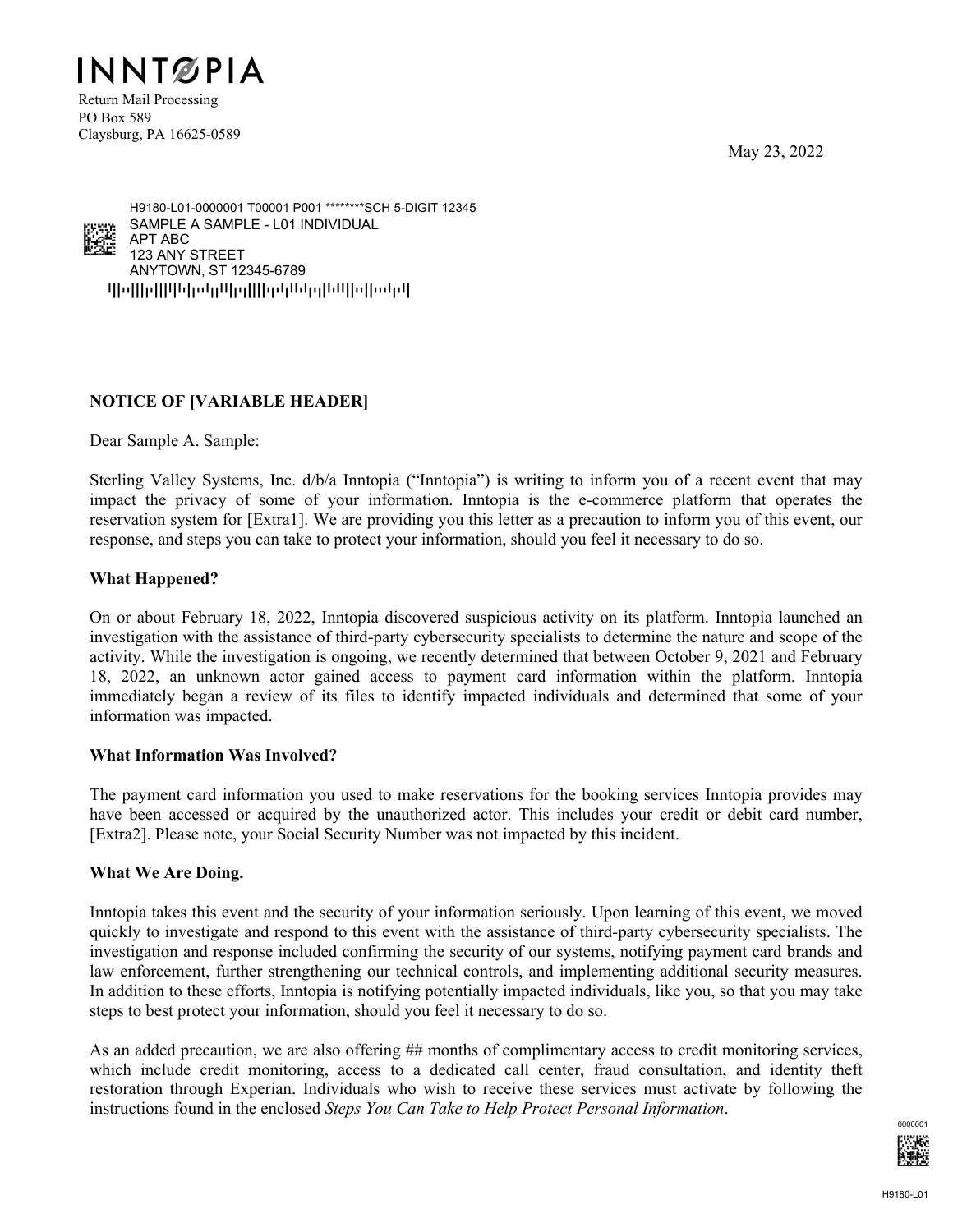#### **What You Can Do.**

We encourage you to remain vigilant against identity theft and fraud by reviewing your card and account statements and monitoring your free credit reports for suspicious activity and to detect errors. Please also review the information contained in the enclosed "*Steps You Can Take to Protect Personal Information.*" There you will also find more information on the credit monitoring services we are offering and how to activate.

#### **For More Information.**

We understand that you may have questions about this event that are not addressed in this letter. If you have additional questions, please call our dedicated assistance line at (833) 475-1809, Monday – Friday from 6:00 a.m. to 8:00 p.m. PST or Saturday and Sunday from 8:00 a.m. to 5:00 p.m. PST (exclusive of major US holidays).

We sincerely apologize for any inconvenience this may cause.

Sincerely,

**Inntopia**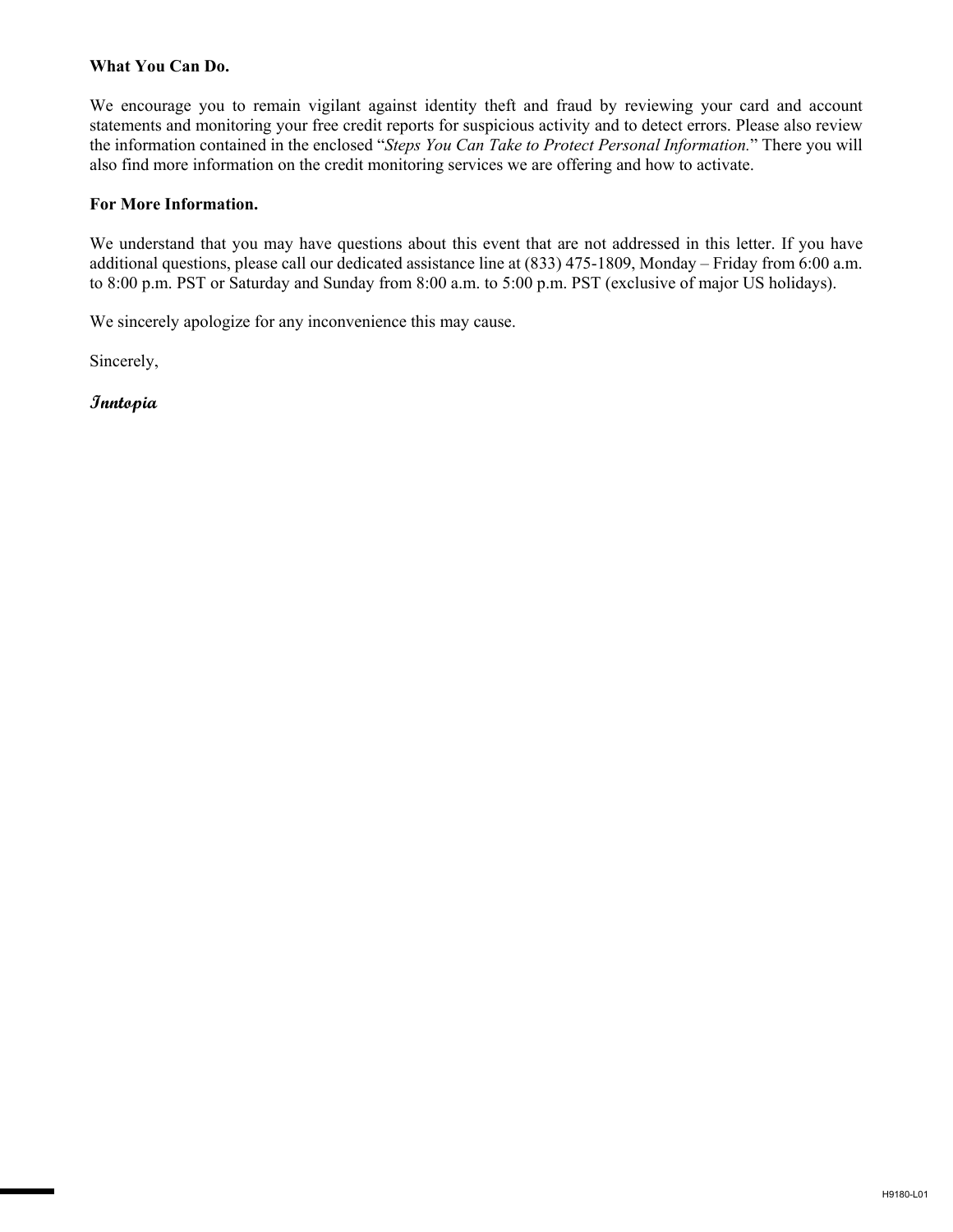#### **STEPS YOU CAN TAKE TO PROTECT PERSONAL INFORMATION**

#### **What we are doing to protect your information:**

To help protect your identity, we are offering a complimentary ##-month membership of Experian's® IdentityWorksSM. This product provides you with superior identity detection and resolution of identity theft. To activate your membership and start monitoring your personal information please follow the steps below:

- Ensure that you enroll by: August 31, 2022 (Your code will not work after this date.)
- Visit the Experian IdentityWorks website to enroll: https://www.experianidworks.com/credit
- Provide your activation code: **ABCDEFGHI**

If you have questions about the product, need assistance with identity restoration or would like an alternative to enrolling in Experian IdentityWorks online, please contact Experian's customer care team at (833) 475-1809 by August 31, 2022. Be prepared to provide engagement number ENGAGE# as proof of eligibility for the identity restoration services by Experian.

### **ADDITIONAL DETAILS REGARDING YOUR ##-MONTH EXPERIAN IDENTITYWORKS MEMBERSHIP:**

A credit card is not required for enrollment in Experian IdentityWorks.

You can contact Experian immediately regarding any fraud issues, and have access to the following features once you enroll in Experian IdentityWorks:

- Experian credit report at signup: See what information is associated with your credit file. Daily credit reports are available for online members only.\*
- Credit Monitoring: Actively monitors Experian file for indicators of fraud.
- Identity Restoration: Identity Restoration agents are immediately available to help you address credit and non-credit related fraud.
- Experian Identity Works ExtendCARE<sup>TM</sup>: You receive the same high-level of Identity Restoration support even after your Experian IdentityWorks membership has expired.
- Up to \$1 Million Identity Theft Insurance\*\*: Provides coverage for certain costs and unauthorized electronic fund transfers.

If you believe there was fraudulent use of your information and would like to discuss how you may be able to resolve those issues, please reach out to an Experian agent at (833) 475-1809. If, after discussing your situation with an agent, it is determined that Identity Restoration support is needed, then an Experian Identity Restoration agent is available to work with you to investigate and resolve each incident of fraud that occurred (including, as appropriate, helping you with contacting credit grantors to dispute charges and close accounts; assisting you in placing a freeze on your credit file with the three major credit bureaus; and assisting you with contacting government agencies to help restore your identity to its proper condition).

Please note that this Identity Restoration support is available to you for ## months from the date of this letter and does not require any action on your part at this time. The Terms and Conditions for this offer are located at www.ExperianIDWorks.com/restoration. You will also find self-help tips and information about identity protection at this site.

\* Offline members will be eligible to call for additional reports quarterly after enrolling.

<sup>\*\*</sup> The Identity Theft Insurance is underwritten and administered by American Bankers Insurance Company of Florida, an Assurant company. Please refer to the actual policies for terms, conditions, and exclusions of coverage. Coverage may not be available in all jurisdictions.

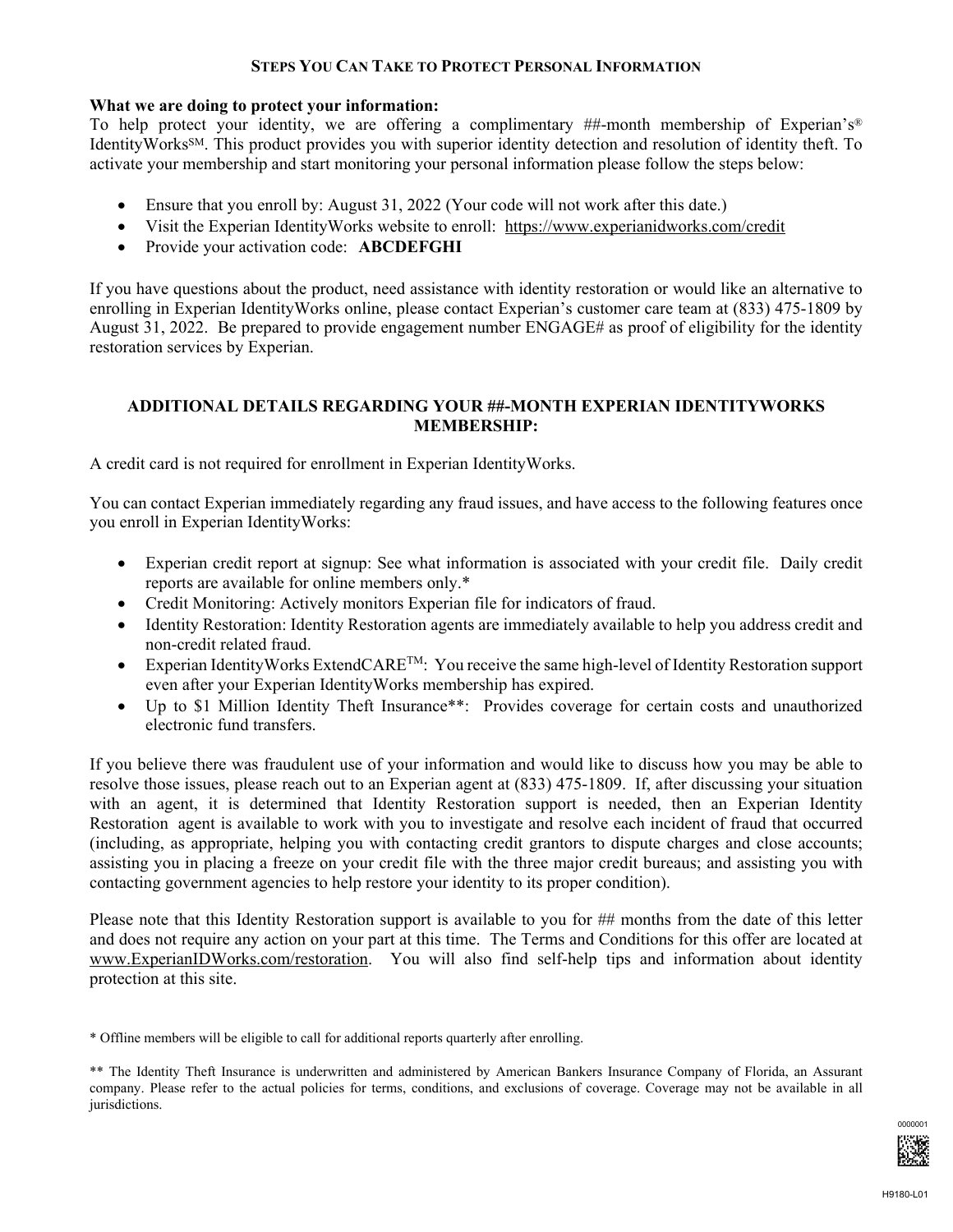## **Monitor Your Accounts**

Under U.S. law, a consumer is entitled to one free credit report annually from each of the three major credit reporting bureaus, Equifax, Experian, and TransUnion. To order your free credit report, visit www.annualcreditreport.com or call, toll-free, 1-877-322-8228. You may also directly contact the three major credit reporting bureaus listed below to request a free copy of your credit report.

Consumers have the right to place an initial or extended "fraud alert" on a credit file at no cost. An initial fraud alert is a 1-year alert that is placed on a consumer's credit file. Upon seeing a fraud alert display on a consumer's credit file, a business is required to take steps to verify the consumer's identity before extending new credit. If you are a victim of identity theft, you are entitled to an extended fraud alert, which is a fraud alert lasting seven years. Should you wish to place a fraud alert, please contact any one of the three major credit reporting bureaus listed below.

As an alternative to a fraud alert, consumers have the right to place a "credit freeze" on a credit report, which will prohibit a credit bureau from releasing information in the credit report without the consumer's express authorization. The credit freeze is designed to prevent credit, loans, and services from being approved in your name without your consent. However, you should be aware that using a credit freeze to take control over who gets access to the personal and financial information in your credit report may delay, interfere with, or prohibit the timely approval of any subsequent request or application you make regarding a new loan, credit, mortgage, or any other account involving the extension of credit. Pursuant to federal law, you cannot be charged to place or lift a credit freeze on your credit report. To request a security freeze, you will need to provide the following information:

- 1. Full name (including middle initial as well as Jr., Sr., II, III, etc.);
- 2. Social Security number;
- 3. Date of birth;
- 4. Addresses for the prior two to five years;
- 5. Proof of current address, such as a current utility bill or telephone bill;
- 6. A legible photocopy of a government-issued identification card (state driver's license or ID card, etc.); and
- 7. A copy of either the police report, investigative report, or complaint to a law enforcement agency concerning identity theft if you are a victim of identity theft.

| Equifax                           | <b>Experian</b>                | TransUnion                         |
|-----------------------------------|--------------------------------|------------------------------------|
| https://www.equifax.com/personal/ |                                | https://www.transunion.com/credit- |
| credit-report-services/           | https://www.experian.com/help/ | help                               |
| 888-298-0045                      | 1-888-397-3742                 | 833-395-6938                       |
| Equifax Fraud Alert, P.O. Box     | Experian Fraud Alert, P.O. Box | TransUnion Fraud Alert, P.O. Box   |
| 105069 Atlanta, GA 30348-5069     | 9554, Allen, TX 75013          | 2000, Chester, PA 19016            |
| Equifax Credit Freeze, P.O. Box   | Experian Credit Freeze, P.O.   | TransUnion Credit Freeze, P.O.     |
| 105788 Atlanta, GA 30348-5788     | Box 9554, Allen, TX 75013      | Box 160, Woodlyn, PA 19094         |

Should you wish to place a credit freeze, please contact the three major credit reporting bureaus listed below:

#### **Additional Information**

You may further educate yourself regarding identity theft, fraud alerts, credit freezes, and the steps you can take to protect your personal information by contacting the consumer reporting bureaus, the Federal Trade Commission, or your state Attorney General.The Federal Trade Commission may be reached at: 600 Pennsylvania Avenue NW, Washington, DC 20580; www.identitytheft.gov; 1-877-ID-THEFT (1-877-438-4338); and TTY: 1-866-653-4261. The Federal Trade Commission also encourages those who discover that their information has been misused to file a complaint with them. You can obtain further information on how to file such a complaint by way of the contact information listed above. You have the right to file a police report if you ever experience identity theft or fraud. Please note that in order to file a report with law enforcement for identity theft, you will likely need to provide some proof that you have been a victim. Instances of known or suspected identity theft should also be reported to law enforcement and your state Attorney General. This notice has not been delayed by law enforcement.